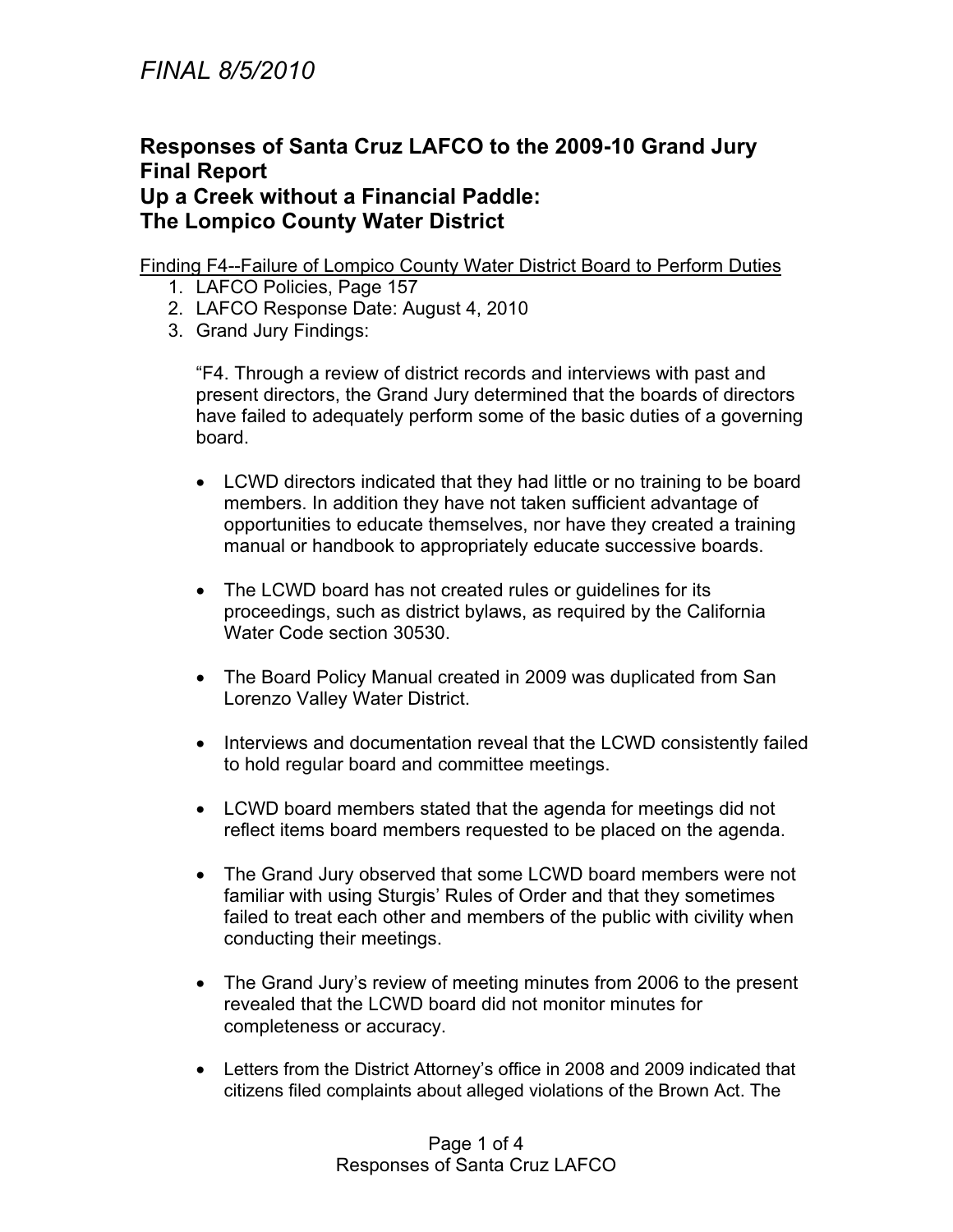# *FINAL 8/5/2010*

District Attorney did not find sufficient grounds to warrant criminal charges."

LAFCO Response: AGREES to the extent that LAFCO does not have any information that contradicts the findings. In its role as a boundary regulatory agency, LAFCO gathers information for its periodic preparation of service reviews and agency spheres of influence. When a boundary change application is filed, LAFCO prepares a detailed staff report that analyses the proposed boundary change. LAFCO has not received a boundary change application concerning the Lompico County Water District in many years. Therefore, LAFCO does not have first-hand information concerning any of the subsections of Finding F4. LAFCO does maintain a file of district bylaws that special districts in Santa Cruz County voluntarily submit, and any public agency is welcome to use these samples when drafting a set of bylaws.

#### Finding F5--Lompico County Water District Board District Finances and **Operations**

- 1. Pages 157-158
- 2. LAFCO Response Date: August 4, 2010
- 3. Grand Jury Finding

"F5**.** The board of directors failed to adequately oversee the financial activities of the water district and to verify that operations were conducted according to good business practices, and they made questionable business decisions.

- LCWD board did not set rates and charges at a level sufficient to provide for repairs and depreciation of works owned or operated by the district as required by California Water Code section 31007.
- LCWD directors did not set rates and charges sufficient to cover the operational expenses of the water district, in part because they lacked the background or knowledge of bookkeeping and budgeting procedures in general, and they did not demand the information specific to the district that would allow them to set rates reasonably. In interviews, board members stated they were reluctant to impose higher rates on their friends and neighbors.
- $\bullet$  In 1998, the LCWD board made a voluntary \$100,000 CalPERS retirement payment on behalf of the district manager for ten years he had worked for the district prior to the adoption of the retirement program.
- LCWD boards ignored or did not know about a 1999 resolution to cap the accrual of vacation and overtime pay to two years. The Grand Jury was unable to find any official action to rescind the limits. However, the board did re-impose the limits in 2009."

Page 2 of 4 Responses of Santa Cruz LAFCO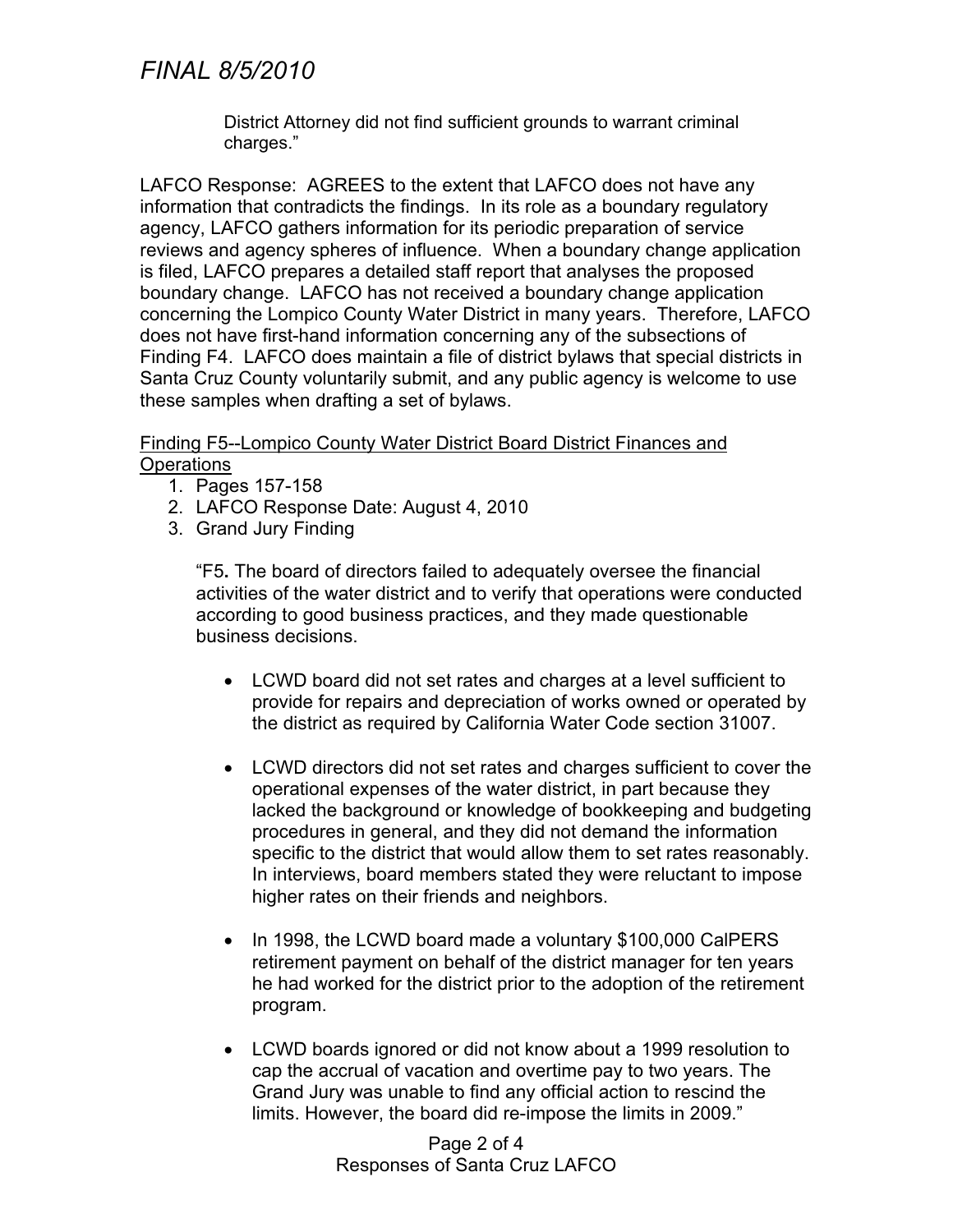LAFCO Response: AGREES to the extent that LAFCO does not have any information that contradicts the findings. As a boundary regulatory agency, LAFCO does not gather detailed information such as retirement system payments or employee vacation accrual rules. LAFCO does not have information that verifies or counters the Grand Jury's findings.

Recommendation R1--Evaluate and, if appropriate, pursue merger with SLVWD

- 1. Page 162
- 2. LAFCO Response August 4, 2010
- 3. Grand Jury Recommendation:

"R1.The Santa Cruz County Grand Jury recommends that the board of directors of LCWD should continue to evaluate and, if appropriate, pursue a merger with the San Lorenzo Valley Water District (SLVWD) using one of the three options listed below. Although many residents of Lompico are passionate about their independent water district, the Grand Jury finds the ongoing crises facing this water district too overwhelming for it to handle by itself. Three merger options are listed in order of increasing complexity and time:

(1) A working alliance with SLVWD using a Joint Powers Agreement (JPA) which is established by the two water district boards of directors. This type of agreement is very flexible. For instance, it could be used for management of the districts only, and can be revised as necessary. A JPA could go into effect immediately and could in time lead to LAFCO reorganization of the district.

(2) A consolidation of LCWD and SLVWD through LAFCO. If the boards of each district file with LAFCO for consolidation, it would happen automatically. This process generally takes about six months.

(3) Reorganization through application to LAFCO. Any party can file directly to LAFCO, for example, a group of property owners, registered voters, or a board of directors. Whoever applies pays the filing fee. This process usually takes at least a year and a half. "

#### 4. Implementation:

a. LAFCO's response is that this recommendation should be implemented as quickly as possible. This section has not been implemented yet because the Lompico and San Lorenzo Water Districts are studying their options, and no application has yet been filed with LAFCO. After receiving a consolidation or reorganization application, LAFCO will prepare a comprehensive report and conduct a public hearing on the application. LAFCO expects its

> Page 3 of 4 Responses of Santa Cruz LAFCO